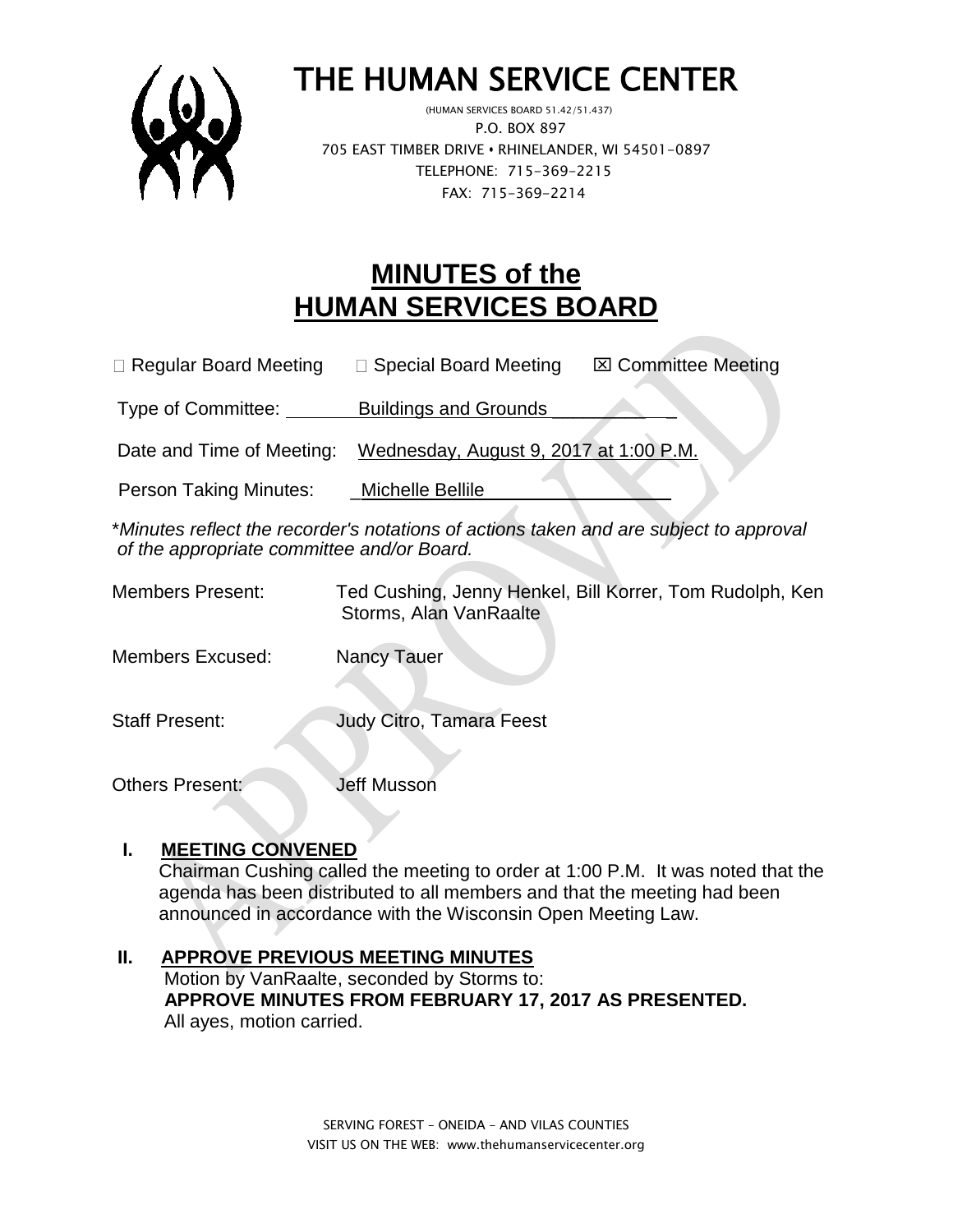#### **III. LOWER LEVEL SLIDE PRESENTATION: PRESENTER: JUDY CITRO**

Citro provided commentary and a picture presentation to the Committee which displayed continued leaking in the lower level since the new roof construction.

#### **IV. LOWER LEVEL EVALUATION PRESENTATION: PRESENTER: JEFF MUSSON**

Architecht Jeff Musson provided his evaluation of the lower level to the Committee. Musson stated he felt the water leakage was coming from two different sources, water infiltration in the masonry and infiltration where the foundation meets the footing. Musson discussed interior and exterior drain tile systems, sump pits, weeps and flashings.

Musson recommended the Committee consider the following steps to address water infiltration in the masonry:

- Clean all masonry services to remove efflorescence and debris with a low pressure wash to avoid moisture seepage into the masonry.
- Inspect all windows and door openings and replace any deficient caulking.
- Apply a hydrophobic sealer to the masonry.
- Verify the sealer is working as intended.
- Once successfully verified, affected sills, insulation and drywall should be repaired/replaced.

Musson recommended the Committee consider the following steps to address water infiltration at the footing level:

- Verify the extent and condition of existing drain tile by partially excavating to the footing level on the west wall.
- Have the drain tile cleaned out by a company such as RotoRooter and determine with a camera how far around the perimeter of the building the drain tile exists.
- Reconnect the tile in the excavation area and install clean outs to allow for future cleaning.
- Landscape affected excavation areas.
- Determine whether or not corrective actions have resolved water infiltration at the footing level.

Musson discussed if above steps do not work, it was his recommendation to replace the existing drain tile. This would involve significant excavation efforts and cost.

Musson to follow up and provide Citro with anticipated cost of all work required for hydrophobic sealant application and verification, condition and repair of existing drain tile. Motion by Korrer, second by Cushing to: **RECOMMEND TO FINANCE AND BOARD TO PROCEED WITH BUILDING REPAIR TO THE LOWER LEVEL, INCLUDING WATERPROOFING THE MASONRY, SEALING ALL OPENINGS, AND DRAIN TILE SYSTEM INSPECTION AND REPAIR AS NECESSARY.**